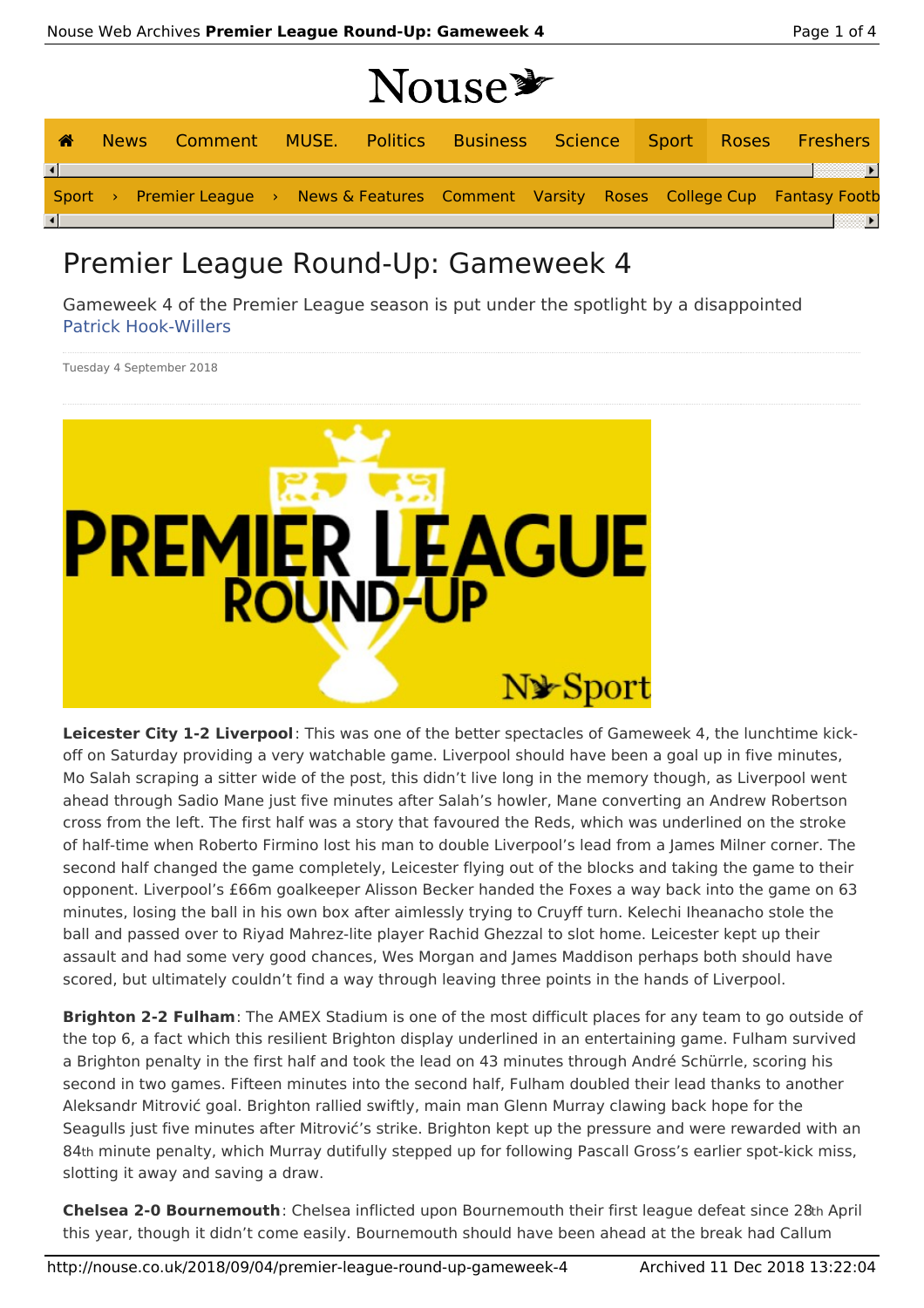## Nouse Web Archives **Premier League Round-Up: Gameweek 4** Page 2 of 4

Wilson and Nathan Ake been able to convert from close range either side of the half-time break. Chelsea had had chances of their own, Marcos Alonso hitting the post earlier in the match, and it was Alonso's persistence from left-wing-back that saw the Blues make a telling breakthrough. Spanish star Pedro put the West Londoners ahead on 74 minutes, before Alonso broke into the area on 85 minutes and produced a deft reverse pass into the feet of Eden Hazard, who finished the game off. As much as I abhor Marcos Alonso, my principles go out of the window for my Fantasy Premier League tally, Alonso notching his fifth assist in four games.

**Crystal Palace 0-2 Southampton**: This week will be one that Christian Benteke will want to forget, after the Belgian missed a series of good chances that, in the absence of Wilfried Zaha thanks to a training injury, would have propelled him up the pecking order at Selhurst Park. This wasn't the most gripping of encounters, the first half containing few moments of note – aside from a beautiful effort from Luka Milivojević which struck the top of the post. The first goal came just after half-time through local man Danny Ings, scoring his second for the Saints. Southampton had the chance to go two up when Palace defender Aaron Wan-Bissaka handled the ball in the area on 59 minutes, but Charlie Austin was unable to get past Palace keeper Wayne Hennessey. Crystal Palace went all out for a goal which ultimately left them exposed late on, Southampton countering quickly leaving the Palace team stuck in their half for Pierre-Emile Højbjerg to seal the win three minutes into injury time.

**Everton 1-1 Huddersfield Town**: The Terriers produced a fittingly resilient showing away from home, sitting deep to soak up a dangerous Everton side. Their doggedness looked to have paid dividends when they took an unexpected lead on 34 minutes thanks to a Philip Billing header. However, their joy lasted all of two minutes, Dominic Calvert-Lewin guiding a header into the Huddersfield net from a delightful Lucas Digne cross from the left-hand side. The Huddersfield tactics worked a treat, limiting Everton to just one shot on target in the entire game. Town boss David Wagner identified Everton's weakness from set-pieces and attacked it to great effect, and if he shows that level of tactical ability throughout the remainder of the season, he and Huddersfield could pull off a second shock survival.

**West Ham United 0-1 Wolverhampton Wanderers** : Wolves secured their first Premier League win since February 2012 at the London Stadium, much to the dismay of West Ham fans, who are rooted to the bottom of the league on 0 points after four straight defeats. West Ham had chances to get on the scoresheet, Michail Antonio and Marko Arnautović wasting the best of them. The moment of the match came right at the very end, in the third of four added minutes, when Wolves winger Adama Traoré broke free on the counter attack and smashed the ball past Łukasz Fabiański. West Ham have now lost their opening four matches for the second time in history, the last being 2010/11, a year in which they were relegated. Fingers crossed…

**Manchester City 2-1 Newcastle United** : A familiar tale in this one, Manchester City dominating the game heavily, creating an abundance of chances and taking all three points comfortably. Raheem Sterling put City ahead early on with an exquisite finish on eight minutes, a lead which was curtailed by Newcastle's DeAndre Yedlin after thirty. Unlikely suspect Kyle Walker restored the advantage for City with an absolute thunderbolt of a strike from 30 yards, a goal so good it made Sterling's effort look like a goalline scramble. City went on to create a number of good chances and went for the jugular, but were unable to find the net again, Fantasy Premier League favourite Sergio Aguero having an uncharacteristically quiet day against Newcastle.

**Cardiff City 2-3 Arsenal**: Arsenal were far from convincing in this thrilling win. On numerous occasions they looked extremely shaky at the back, which was immediate from the offset with Petr Čech almost gifting Cardiff the lead with a misplaced pass to Harry Arter. Arsenal took the lead through Mustafi after 11 minutes, and lead until defensive frailties led to Victor Camarasa equalising on the whistle of half-time. Pierre-Emerick Aubameyang restored the Arsenal lead on 62 minutes with a brilliant 20 yard finish into the bottom right corner, only to be cancelled out eight minutes later by Joel Ward, scoring his first Cardiff goal. It was Alexandre Lacazette that struck the decisive blow on 81 minutes, swivelling past his man in the area and rifling into the roof of the net. Cardiff will feel as though this was a point dropped though,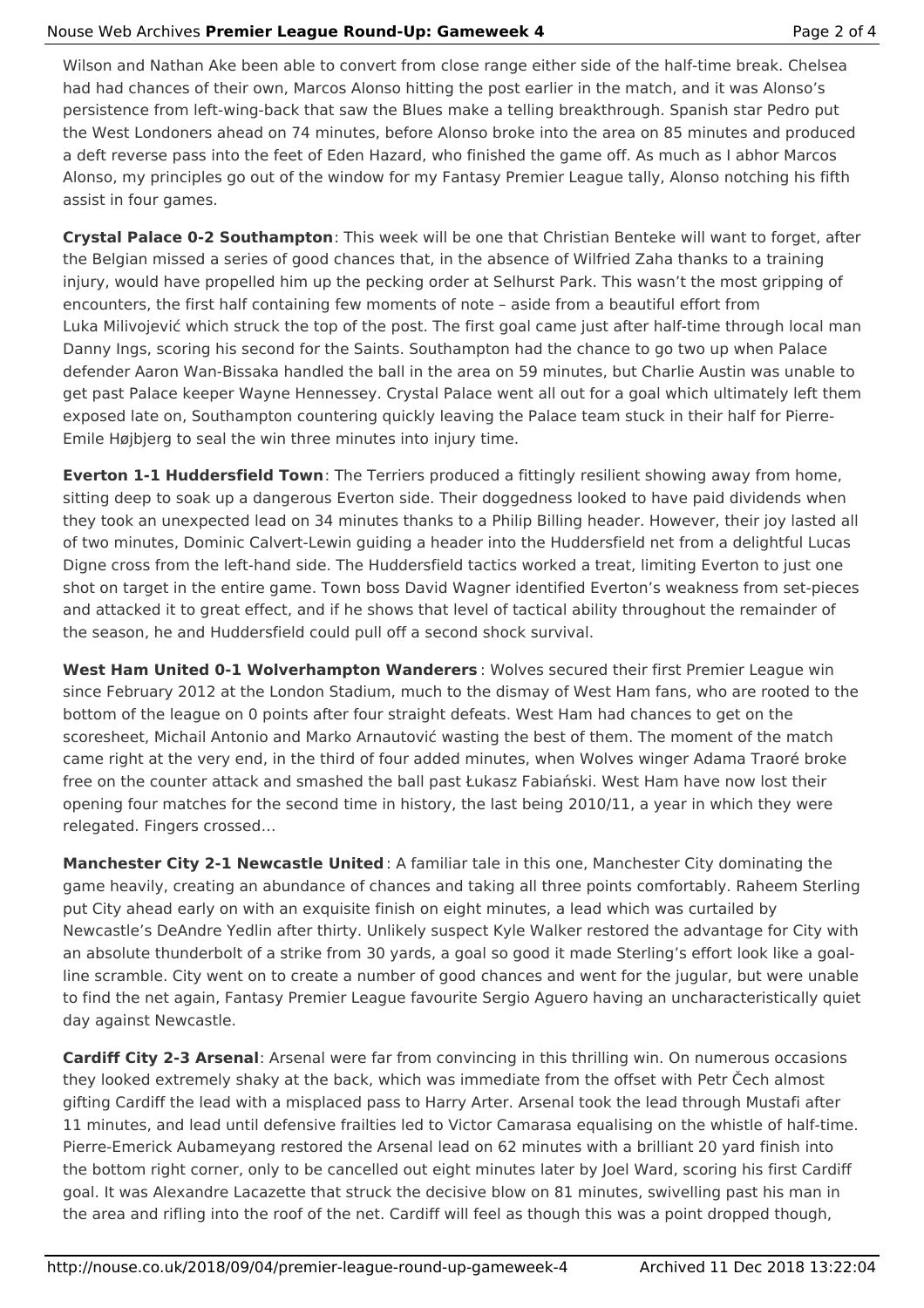captain Sean Morrison heading over right at the end of the match, which would have seen Cardiff avoid an undeserved defeat.

**Burnley 0-2 Manchester United** : Manchester United got themselves back on track after back-to-back losses with this victory at recent Europa League leavers Burnley. Romelu Lukaky scored a first half brace to set up a good second half for United, or so it should have been. Marcus Rashford was brought down by Aaron Lennon inside the area, leaving everyone beieveing the game to be over. Joe Hart overcame Paul Pogba however, keeping hope of a Burnley resurgence alive. On 71 minutes, things got very tasty. Rashford ws brought down by Phil Bardsley, who swung out at Rashford. Rashford reacted less than kindly, putting his head into the face of Bardsley, sparking a brawl and earning him a red card. The game was set alight by this incident, the game ascending into a remarkable end-to-end encounter with a riproaring atmosphere and a multitude of missed chances. For the neutral, this game had everything you could want, aside from a Burnley comeback.

**Watford 2-1 Tottenham Hotspur**: As a Spurs fan, I make no hesitation in saying that from a Spurs perspective, this result was an abomination. Spurs manager Mauricio Pochettino made arrogant and needless changes from the 3-0 away victory at Manchester United and just didn't bother to react during the game, failing to respect a Watford side in very good form, one of only four teams to have a 100% record prior to this game. The first half was highly uneventful, Watford were wary of Tottenham, and Tottenham were just incapable of doing anything. Watford sensed this in the second half and despite going behind after an Abdoulaye Doucouré own goal, they went for the jugular. Two set-piece goals in seven minutes from Troy Deeney and Craig Cathcart changed the complexion of the game completely, Watford being the dominant side in every aspect, a dynamic which didn't alter through to the final whistle. Watford were deserved winners without a shadow of doubt, and fans of the Hornets will be very excited to see where Javi Gracia can take them this year.

|  | <b>D</b> f0 |  |
|--|-------------|--|
|  |             |  |

| Most Read                                                     | <b>Discussed</b> |  |  |  |  |
|---------------------------------------------------------------|------------------|--|--|--|--|
| 1. Men's Football 3s fight back to win on Derby Day           |                  |  |  |  |  |
| 2. Premier League Round-Up: Gameweek 15                       |                  |  |  |  |  |
| 3. Zidane the greatest of all time                            |                  |  |  |  |  |
| 4. Mind over Matter: An insight into the psychology of boxing |                  |  |  |  |  |
| 5. Women's sport to open and close Roses 2019                 |                  |  |  |  |  |
| 6. Is lad culture really a bad thing?                         |                  |  |  |  |  |
|                                                               |                  |  |  |  |  |
| Write for Nouse Sport                                         |                  |  |  |  |  |

Get in touch with the editors

Join the Facebook group

## More in Sport

York 'Movember' total revealed

Premier League Round-Up: Gameweek 15

Premier League Round-Up: Gameweek 14